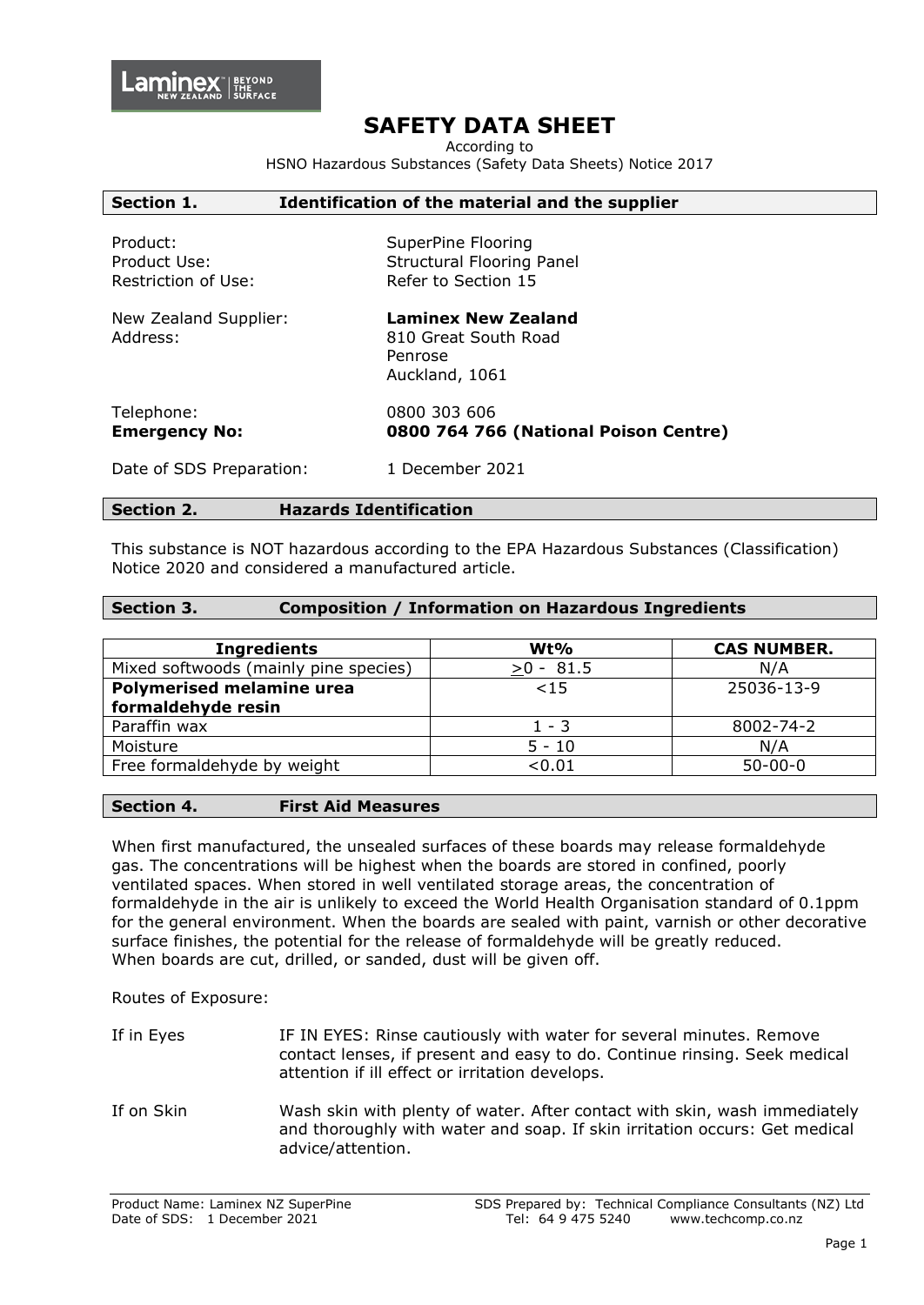- If Swallowed Ingestion is not considered a potential route of exposure. In all cases of doubt, or when symptoms persist, seek medical advice. If Inhaled If breathing is difficult, remove victim to fresh air and keep at rest in a
- position comfortable for breathing. If exposed to excessive levels of dusts or fumes, remove to fresh air and get medical attention if cough or other symptoms develop.

## **Most important symptoms and effects, both acute and delayed**

Symptoms:

- Eyes: Dust may cause mechanical irritation. Dust from this product may cause eyes irritation. Particulate matter may also scratch the eyes. Skin: This product contains small amounts of an ingredient which has been reported to cause skin sensitization reactions in humans. The dust, gas and vapour may irritate the skin, resulting in itching, and occasionally a red rash. Allergic dermatitis may occur.
- Inhalation: Dust of the product, if present, may cause respiratory irritation after an excessive inhalation exposure. Dust may cause mechanical irritation.
- Chronic: Repeated exposure over many years to uncontrolled wood dust increases the risk of nasal cavity cancer. Inhalation of wood dust may also increase the risk of lung fibrosis (scarring). There are also risks of respiratory and skin sensitisation from wood dust and formaldehyde resulting in asthma and dermatitis respectively.

Wood dust has been evaluated by the International Agency for Research on Cancer (IARC) as group 1, carcinogenic to humans.

Formaldehyde has been evaluated by the International Agency for Research on Cancer (IARC) as group 1, carcinogenic to humans. Dust and splinters generated during cutting or fabrication may cause irritation of the nose and throat, eyes and skin. The ingredients in this product are bound together under heat and pressure. The cured resin may release small amounts of formaldehyde from the finished product. The finished product contains less than 0.1% free formaldehyde. When first manufactured, the unsealed surfaces of these boards may release small quantities of formaldehyde gas. The concentrations will be highest when the boards are stored in confined, poorly ventilated spaces. When the boards are sealed with paint, varnish, or other surface decorative finishes, the potential for the release of formaldehyde will be greatly reduced.

The cured resin is inert, and not likely to contribute to health effects. Inhalation of wood dust, both hardwood and softwood, may increase the risk of nasal and paranasal cancers. The wax vapour may be irritating to the nose and throat, eyes and skin, if the board is heated to 120 °C or more.

Treatment: Treat symptomatically.

| <b>Section 5.</b> | <b>Fire Fighting Measures</b> |
|-------------------|-------------------------------|
|                   |                               |

| <b>Hazard Type</b>                         | Boards are flammable but difficult to ignite. Product may ignite in excess<br>of $185^{\circ}$ C.                                                                                                                                                                              |
|--------------------------------------------|--------------------------------------------------------------------------------------------------------------------------------------------------------------------------------------------------------------------------------------------------------------------------------|
| <b>Hazards from</b><br>products            | Burning or smouldering boards or wood dust can generate carbon<br>dioxide, carbon monoxide, and oxides of nitrogen, hydrogen cyanide and<br>other pyrolysis products, which are irritating to the respiratory tract. Dry<br>wood dust in high concentrations can be explosive. |
| <b>Suitable</b>                            | Use water, carbon dioxide, foam or dry chemical extinguishers. Fire                                                                                                                                                                                                            |
| <b>Extinguishing</b><br>media              | fighters to wear breathing apparatus.                                                                                                                                                                                                                                          |
| <b>Precautions for</b><br>firefighters and | Do not attempt to take action without suitable protective equipment.<br>Self-contained breathing apparatus. Complete protective clothing.                                                                                                                                      |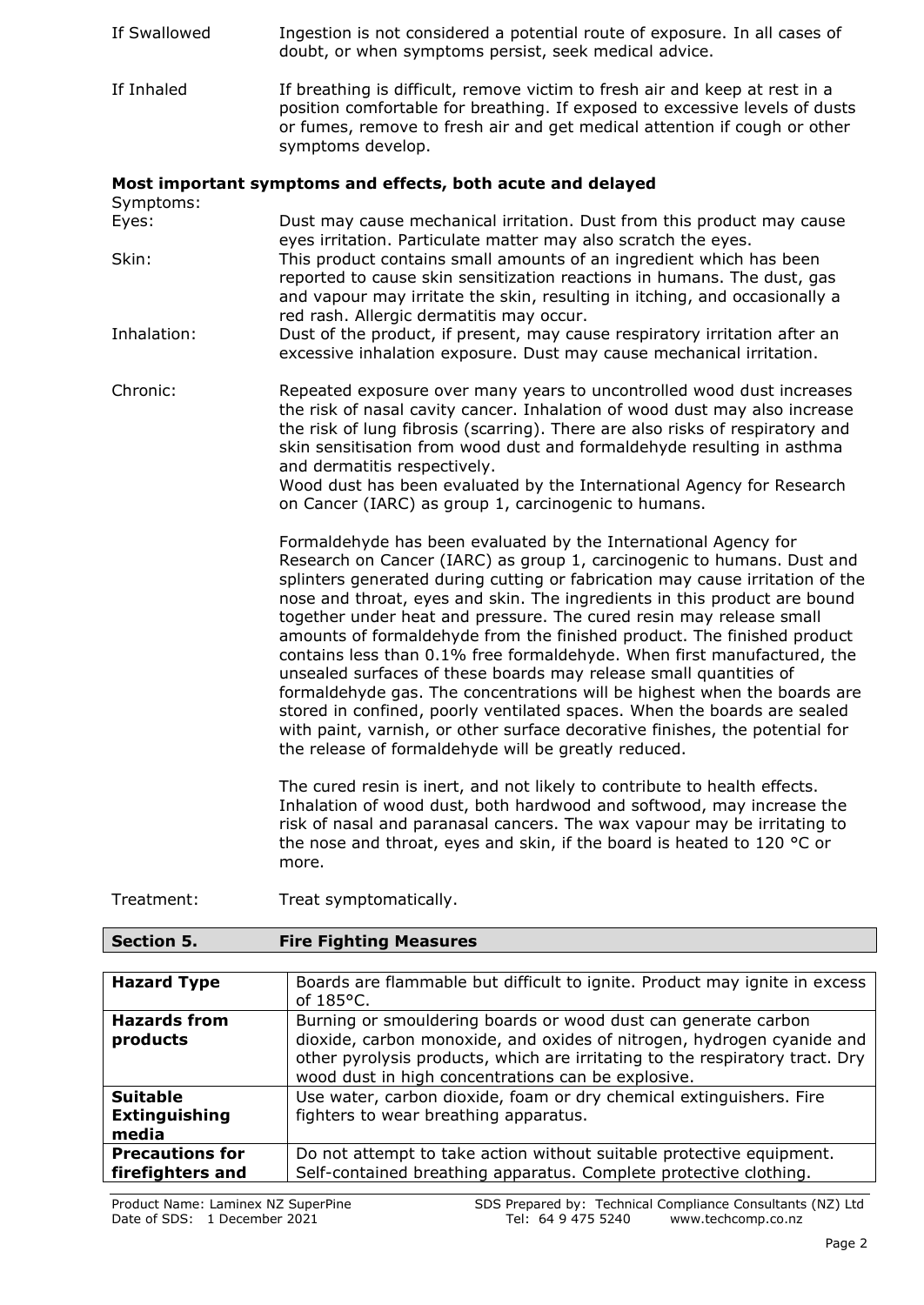| special protective<br>clothing |                       |
|--------------------------------|-----------------------|
| <b>HAZCHEM CODE</b>            | <b>None Allocated</b> |

## **Section 6. Accidental Release Measures**

Offcuts and general waste materials should be placed in containers and disposed of at approved landfills sites, or burnt in an approved furnace or incinerator, in accordance with disposal authority guidelines. Dust can be disposed of in the same way as off-cuts but should be cleaned up by vacuuming or wet sweeping.

Avoid release to the environment. Offcuts and general waste materials should be placed in containers and disposed of at approved landfills sites, or burnt in an approved furnace or incinerator, in accordance with disposal authority guidelines. Dust can be disposed of in the same way as off-cuts but should be cleaned up by vacuuming or wet sweeping.

## **Section 7. Handling and Storage**

### **Precautions for Handling:**

- Avoid dust generation.
- Ensure good ventilation of the work station. Wear personal protective equipment.
- Do not breathe dust.
- Do not eat, drink or smoke when using this product.
- Always wash hands after handling the product.

#### **Precautions for Storage:**

- Store in a well-ventilated place. Keep cool.
- Store away from strong acids, strong bases and strong oxidizing agents.

#### **Section 8 Exposure Controls / Personal Protection**

## **WORKPLACE EXPOSURE STANDARDS (provided for guidance only)**

| <b>Substance</b>              | TWA<br>mg/m <sup>3</sup><br>ppm | <b>STEL</b><br>ppm $mg/m3$                 |
|-------------------------------|---------------------------------|--------------------------------------------|
| Paraffin wax fume [8002-74-2] | $\overline{\phantom{a}}$        | $\overline{\phantom{0}}$<br>$\overline{a}$ |
| Formaldehyde [50-00-0]        | 0.3<br>$\overline{\phantom{a}}$ | 0.6<br>$\overline{\phantom{a}}$            |

Workplace Exposure Standard – Time Weighted Average (WES-TWA). The time-weighted average exposure standard designed to protect the worker from the effects of long-term exposure. Workplace Exposure Standard – Short-Term Exposure Limit (WESSTEL). The 15-minute average exposure standard. Applies to any 15- Minute period in the working day and is designed to protect the worker against adverse effects of irritation, chronic or irreversible tissue change, or narcosis that may increase the likelihood of accidents. The WES-STEL is not an alternative to the WES-TWA; both the short-term and time-weighted average exposures apply. Workplace Exposure Standards and Biological Exposure Indices NOV 20120 12TH EDITION.

### **Engineering Controls**

All work with these boards should be carried out in such a way as to minimise the generation of dust.

Under factory conditions, sawing, drilling, sanding etc. should be done with equipment fitted with exhaust devices capable of removing dust at the source. Hand power tools should be fitted with dust bags and used in well ventilated areas. Work areas should be well ventilated. They should be cleaned at least daily, and dust should be removed by vacuum cleaning or by the wet sweeping method.

### **Personal Protection Equipment**



**Eyes** | When engaged in activities where ingredients could contact the eye, wear safety glasses with side shields or goggles. In extremely dusty environments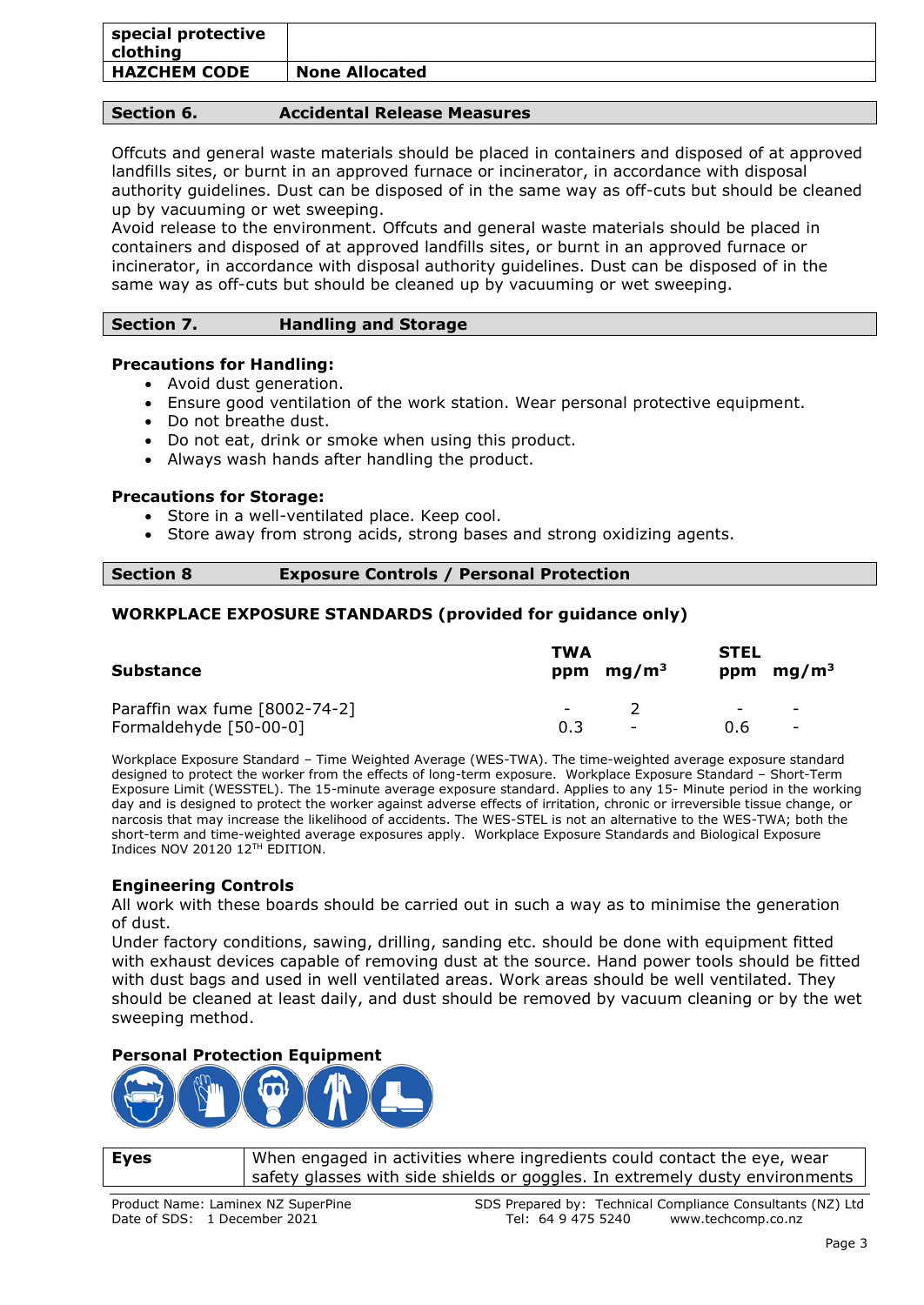|                    | and unpredictable environments, wear unvented or indirectly vented goggles<br>to avoid eye irritation or injury.<br>Contact lenses should not be worn when working with ingredients.<br>When re-manufacturing wear goggles or safety glasses. Goggles or safety<br>glasses should be selected, used and maintained in accordance with<br>AS/NZS1336 and AS/NZS1337                                             |
|--------------------|----------------------------------------------------------------------------------------------------------------------------------------------------------------------------------------------------------------------------------------------------------------------------------------------------------------------------------------------------------------------------------------------------------------|
| <b>Hands</b>       | Long-cuff gloves (Gauntlet type-extending beyond the wrist). Use gloves<br>constructed of chemical resistant materials such as heavy nitrile rubber if<br>frequent or prolonged contact is expected. When prolonged or frequent<br>contact occurs, Nitrile gloves may be suitable. Wash hands and other<br>exposed areas with mild soap and water before eating, drinking or smoking<br>and when leaving work. |
| <b>Skin</b>        | Wear suitable protective clothing and rubber boots.                                                                                                                                                                                                                                                                                                                                                            |
| <b>Respiratory</b> | In case of insufficient ventilation, wear suitable respiratory equipment.<br>Combined gas/dust mask with filter type A/P2. Follow the OSHA respirator<br>regulations found in 29CFR. If airborne concentrations are above the<br>applicable exposure limits, use a NIOSH approved respirator for dusts.<br>Respirators should be used in accordance with OSHA requirements (29 CFR<br>1910.134).               |
| General            | A washing facility/water for eye and skin cleaning purposes should be<br>present.                                                                                                                                                                                                                                                                                                                              |

## **Section 9 Physical and Chemical Properties**

| <b>Appearance</b>               | Fine flake surfaced panels   |
|---------------------------------|------------------------------|
|                                 |                              |
| Colour                          | Very light brown             |
| <b>Odour</b>                    | Not available                |
| <b>Odour Threshold</b>          | Not available                |
| pH                              | Not available                |
| <b>Boiling Point</b>            | Not available                |
| <b>Melting Point</b>            | Not available                |
| <b>Freezing Point</b>           | Not available                |
| <b>Flash Point</b>              | Not available                |
| <b>Flammability</b>             | Not available                |
| <b>Upper and Lower</b>          | Not available                |
| <b>Explosive Limits</b>         |                              |
| <b>Vapour Pressure</b>          | Not available                |
| <b>Vapour Density</b>           | Not available                |
| <b>Density</b>                  | 630 - 650 kg/cm <sup>3</sup> |
| <b>Water Solubility</b>         | $0.1\%$ maximum (g/l)        |
| <b>Partition Coefficient:</b>   | Not available                |
| <b>Auto-ignition</b>            | Does not auto ignite         |
| <b>Temperature</b>              |                              |
| <b>Decomposition</b>            | Not available                |
| <b>Temperature</b>              |                              |
| <b>Kinematic Viscosity</b>      | Not available                |
| <b>Particle Characteristics</b> | Not available                |
| <b>Volatile Component</b>       | Not available                |
| (%vol)                          |                              |

## **Section 10. Stability and Reactivity**

| <b>Stability of Substance</b>   | This product is stable under normal conditions.                                                                                                                                                              |
|---------------------------------|--------------------------------------------------------------------------------------------------------------------------------------------------------------------------------------------------------------|
| <b>Possibility of hazardous</b> | No data available                                                                                                                                                                                            |
| reactions                       |                                                                                                                                                                                                              |
| <b>Conditions to Avoid</b>      | Avoid sources of radiant heat and flame, and avoid sparks and<br>sources of ignition in all electrical equipment, including dust<br>extraction equipment. People must not smoke in storage or<br>work areas. |
| <b>Incompatible Materials</b>   | Incompatible materials are strong acids, strong bases and                                                                                                                                                    |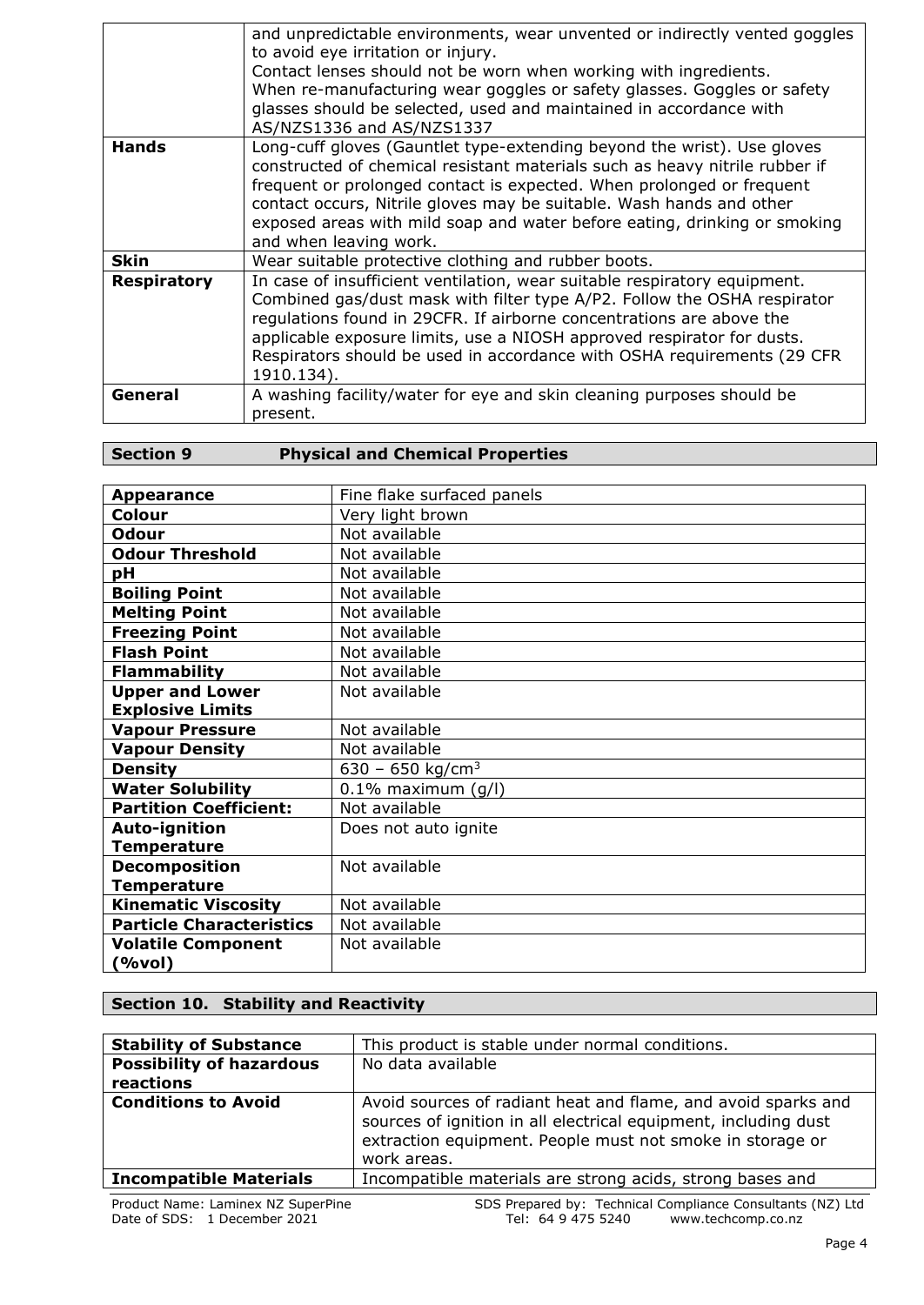|                                            | strong oxidizing agents. |
|--------------------------------------------|--------------------------|
| <b>Hazardous Decomposition</b><br>Products | No data available.       |
|                                            |                          |

## **Acute Effects:**

| <b>Swallowed</b>  | Not applicable. |
|-------------------|-----------------|
| <b>Dermal</b>     | Not applicable. |
| <b>Inhalation</b> | Not applicable. |
| <b>Eye</b>        | Not applicable. |
| <b>Skin</b>       | Not applicable. |

### **Chronic Effects:**

| Carcinogenicity     | Not applicable. |
|---------------------|-----------------|
| Reproductive        | Not applicable. |
| <b>Toxicity</b>     |                 |
| <b>Germ Cell</b>    | Not applicable. |
| <b>Mutagenicity</b> |                 |
| <b>Aspiration</b>   | Not applicable. |
| <b>STOT/SE</b>      | Not applicable. |
| <b>STOT/RE</b>      | Not applicable. |

### **Section 12. Ecotoxicological Information**

This product is not hazardous to the environment.

| <b>Product:</b>               |                   |
|-------------------------------|-------------------|
| Persistence and degradability | No data available |
| <b>Bioaccumulation</b>        | No data available |
| <b>Mobility in Soil</b>       | No data available |
| Other adverse effects         | No data available |

### **Section 13. Disposal Considerations**

**Disposal Method:** Recycle where possible. Dispose of contents/container in accordance with licensed collector's sorting instructions. Dispose of empty containers and wastes safely.

**Precautions or methods to avoid:** None known.

| <b>Section 14</b><br><b>Transport Information</b> |  |
|---------------------------------------------------|--|
|---------------------------------------------------|--|

#### **This product is NOT classified as a Dangerous Good for transport in NZ ; NZS 5433:2012**

## **Section 15 Regulatory Information**

This substance is NOT classified hazardous according to the EPA Hazardous Substances (Classification) Notice 2020and considered a Manufactured Article.

#### **Section 16 Other Information**

**Glossary**

| $\sim$ $\sim$ $\sim$ $\sim$ $\sim$ $\sim$ |                                           |
|-------------------------------------------|-------------------------------------------|
| Cat                                       | Category                                  |
| $EC_{50}$                                 | Median effective concentration.           |
| FFL                                       | Environmental Exposure Limit.             |
| FPA                                       | <b>Environmental Protection Authority</b> |
|                                           |                                           |